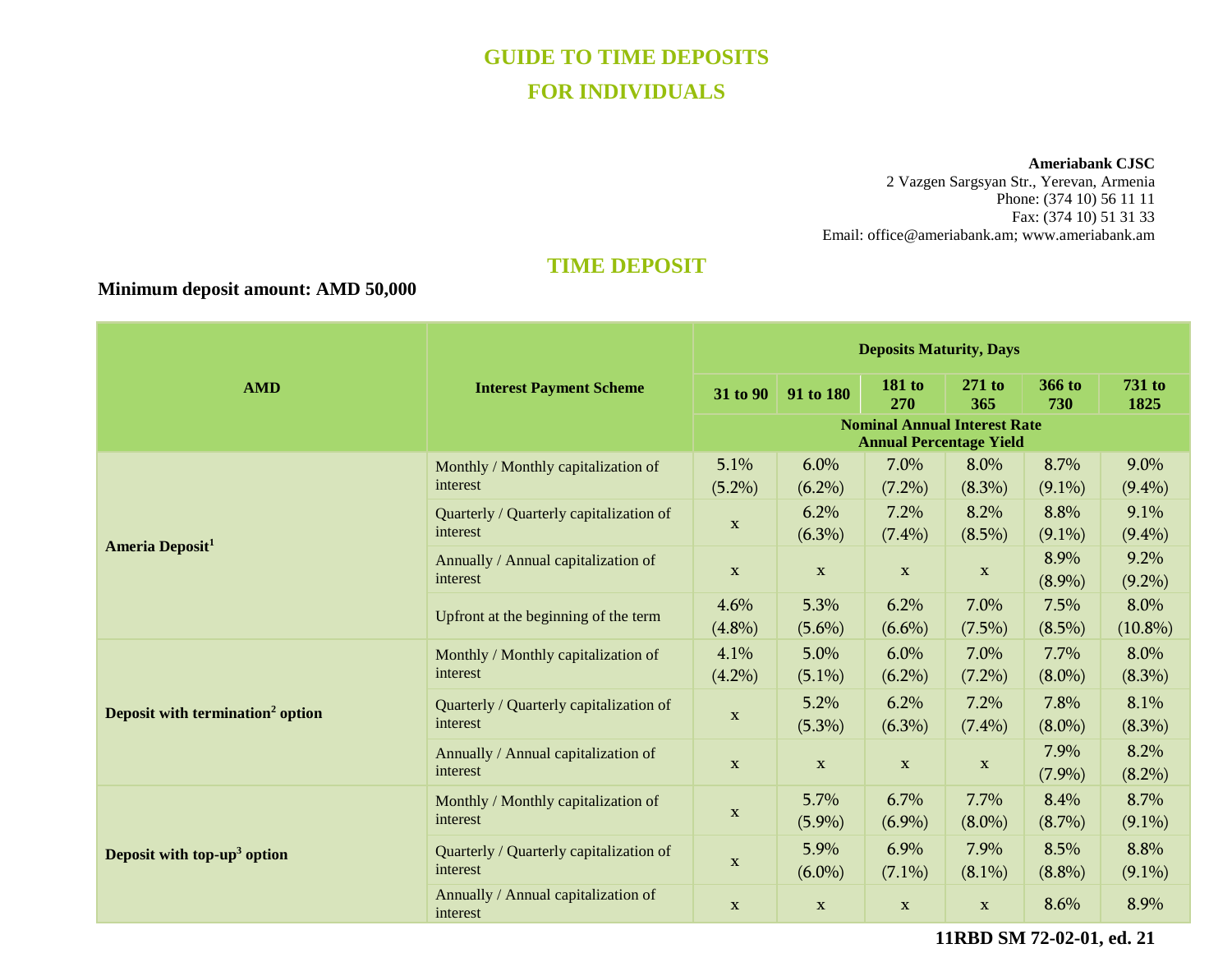|                                                                                                            |                                                     |              |                   |                   |                   | $(8.6\%)$         | $(8.9\%)$         |
|------------------------------------------------------------------------------------------------------------|-----------------------------------------------------|--------------|-------------------|-------------------|-------------------|-------------------|-------------------|
| Deposit with partial withdrawal <sup>4</sup> option                                                        | Monthly / Monthly capitalization of<br>interest     | $\mathbf X$  | 5.7%<br>$(5.9\%)$ | 6.7%<br>$(6.9\%)$ | 7.7%<br>$(8.0\%)$ | 8.4%<br>$(8.7\%)$ | 8.7%<br>$(9.1\%)$ |
|                                                                                                            | Quarterly / Quarterly capitalization of<br>interest | $\mathbf X$  | 5.9%<br>$(6.0\%)$ | 6.9%<br>$(7.1\%)$ | 7.9%<br>$(8.1\%)$ | 8.5%<br>$(8.8\%)$ | 8.8%<br>$(9.1\%)$ |
|                                                                                                            | Annually / Annual capitalization of<br>interest     | $\mathbf{X}$ | $\mathbf{x}$      | $\mathbf X$       | $\mathbf X$       | 8.6%<br>$(8.6\%)$ | 8.9%<br>$(8.9\%)$ |
| Deposit with top-up <sup>3</sup> and termination <sup>2</sup> options                                      | Monthly / Monthly capitalization of<br>interest     | $\mathbf X$  | 4.7%<br>$(4.8\%)$ | 5.7%<br>$(5.9\%)$ | 6.7%<br>$(6.9\%)$ | 7.4%<br>$(7.7\%)$ | 7.7%<br>$(8.0\%)$ |
|                                                                                                            | Quarterly / Quarterly capitalization of<br>interest | X            | 4.9%<br>$(5.0\%)$ | 5.9%<br>$(6.0\%)$ | 6.9%<br>$(7.1\%)$ | 7.5%<br>$(7.7\%)$ | 7.8%<br>$(8.0\%)$ |
|                                                                                                            | Annually / Annual capitalization of<br>interest     | $\mathbf X$  | $\mathbf{X}$      | $\mathbf X$       | $\mathbf X$       | 7.6%<br>$(7.6\%)$ | 7.9%<br>$(7.9\%)$ |
| Deposit with partial withdrawal <sup>4</sup> and<br>termination <sup>2</sup> options                       | Monthly / Monthly capitalization of<br>interest     | $\mathbf{X}$ | 4.7%<br>$(4.8\%)$ | 5.7%<br>$(5.9\%)$ | 6.7%<br>$(6.9\%)$ | 7.4%<br>$(7.7\%)$ | 7.7%<br>$(8.0\%)$ |
|                                                                                                            | Quarterly / Quarterly capitalization of<br>interest | X            | 4.9%<br>$(5.0\%)$ | 5.9%<br>$(6.0\%)$ | 6.9%<br>$(7.1\%)$ | 7.5%<br>$(7.7\%)$ | 7.8%<br>$(8.0\%)$ |
|                                                                                                            | Annually / Annual capitalization of<br>interest     | $\mathbf X$  | $\mathbf{X}$      | $\mathbf X$       | $\mathbf X$       | 7.6%<br>$(7.6\%)$ | 7.9%<br>$(7.9\%)$ |
|                                                                                                            | Monthly / Monthly capitalization of<br>interest     | $\mathbf X$  | 5.4%<br>$(5.5\%)$ | 6.4%<br>$(6.6\%)$ | 7.4%<br>$(7.7\%)$ | 8.1%<br>$(8.4\%)$ | 8.4%<br>$(8.7\%)$ |
| Deposit with top-up <sup>3</sup> and partial withdrawal <sup>4</sup><br>options                            | Quarterly / Quarterly capitalization of<br>interest | $\mathbf{X}$ | 5.6%<br>$(5.7\%)$ | 6.6%<br>$(6.8\%)$ | 7.6%<br>$(7.8\%)$ | 8.2%<br>$(8.5\%)$ | 8.5%<br>$(8.8\%)$ |
|                                                                                                            | Annually / Annual capitalization of<br>interest     | $\mathbf X$  | $\mathbf{x}$      | $\mathbf X$       | $\mathbf X$       | 8.3%<br>$(8.3\%)$ | 8.6%<br>$(8.6\%)$ |
| Deposit with top-up <sup>3</sup> , partial withdrawal <sup>4</sup> and<br>termination <sup>2</sup> options | Monthly / Monthly capitalization of<br>interest     | $\mathbf X$  | 4.4%<br>$(4.5\%)$ | 5.4%<br>$(5.5\%)$ | 6.4%<br>$(6.6\%)$ | 7.1%<br>$(7.3\%)$ | 7.4%<br>$(7.7\%)$ |
|                                                                                                            | Quarterly / Quarterly capitalization of<br>interest | X            | 4.6%<br>$(4.7\%)$ | 5.6%<br>$(5.7\%)$ | 6.6%<br>$(6.8\%)$ | 7.2%<br>$(7.4\%)$ | 7.5%<br>$(7.7\%)$ |
|                                                                                                            | Annually / Annual capitalization of<br>interest     | $\mathbf{X}$ | $\mathbf{X}$      | $\mathbf{X}$      | $\mathbf X$       | 7.3%<br>$(7.3\%)$ | 7.6%<br>$(7.6\%)$ |
| Deposit with accumulation option <sup>5</sup>                                                              | Monthly / Monthly capitalization of<br>interest     | $\mathbf{X}$ | $\mathbf X$       | $\mathbf X$       | $\mathbf x$       | 8.7%<br>$(9.1\%)$ | 9.0%<br>$(9.4\%)$ |
|                                                                                                            | Monthly / Monthly capitalization of<br>interest     | $\mathbf X$  | $\mathbf X$       | $\mathbf X$       | $\mathbf X$       | 8.8%<br>$(9.1\%)$ | 9.1%<br>$(9.4\%)$ |
|                                                                                                            | Annually / Annual capitalization of<br>interest     | $\mathbf X$  | $\mathbf X$       | $\mathbf X$       | $\mathbf X$       | 8.9%<br>$(8.9\%)$ | 9.2%<br>$(9.2\%)$ |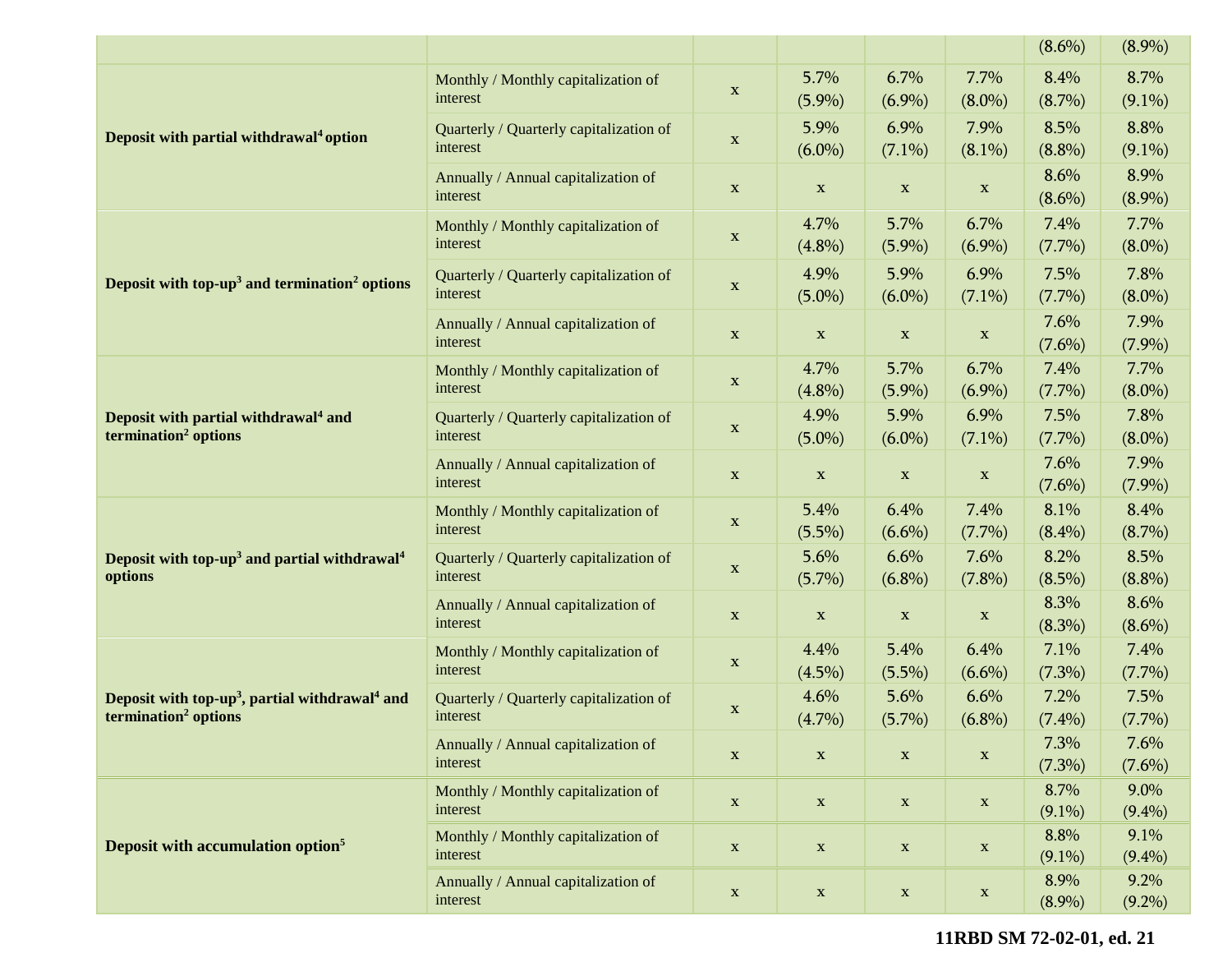#### **ATTENTION!**

THE AMOUNTS AVAILABLE ON YOUR ACCOUNT ARE SUBJECT TO NOMINAL INTEREST RATE. THE ANNUAL PERCENTAGE YIELD SHOWS THE INCOME YOU CAN EARN IF YOU MAKE THE MANDATORY DEPOSIT PAYMENTS AND RECEIVE THE ACCRUED INTEREST IN THE SELECTED FREQUENCY.

ANNUAL PERCENTAGE YIELD IS CALCULATED BY THE FOLLOWING FORMULA:

$$
A = \sum_{n=1}^{N} \frac{K_n}{\frac{D_n}{(1+i)^{\frac{D_n}{365}}}}
$$

Where

**i is the narrowly defined effective rate (NDER)** 

- **Kn** are n number of cash flows from the Bank's perspective
- **N** are the cash flows related to the particular financial instrument
- **A** initial amount attracted or provided

D<sub>n</sub> is the period of receiving the n<sup>th</sup> cash flows expressed in the days elapsed from the day of the first flow (the first flow is the day of attracting or issuing the amounts)

<sup>1</sup>**AMERIA DEPOSIT** is a standard deposit where the depositors (or third party) may not add to or withdraw amounts from the deposit account or convert the deposited amount into another currency.

<sup>2</sup>If the depositor terminates the deposit agreement before the due date, the Bank shall recalculate the accrued interest at the rate applicable to the deposit for the actual number of days elapsed as of the termination date.

If the deposit is requested back within a 30-day period after the start date, the interest is recalculated at an annual rate of 0.1%. If in case of early termination of deposit any of the terms is not applicable to that particular period (see "x" signs), the underlying value in recalculation of interest will be equal to "0" (zero).

This being the case, the option "payment of interest upfront at the beginning of the term" is not applicable.

<sup>3</sup>The client may top-up the deposited amount throughout the deposit term except the last 3 months. Maximum allowed increase is 30% of deposit principal. Funds may be deposited in the name of the depositor by third parties provided that such third parties specify the required details of the deposit account.

This being the case, the option "payment of interest upfront at the beginning of the term" is not applicable.

<sup>4</sup>The client may withdraw part of the deposited amount throughout the deposit term except the first 3 months. Maximum allowed withdrawal is 30% of deposit principal. The interest accrued to withdrawn amount shall not be recalculated.

<sup>5</sup>The client may increase the deposited amount maximum to AMD 10 M irrespective of the initial amount of the deposit at the moment of executing the agreement. Top-up, partial withdrawal and termination options do not apply to the deposit with accumulation option. Each client may have only one effective deposit with accumulation option.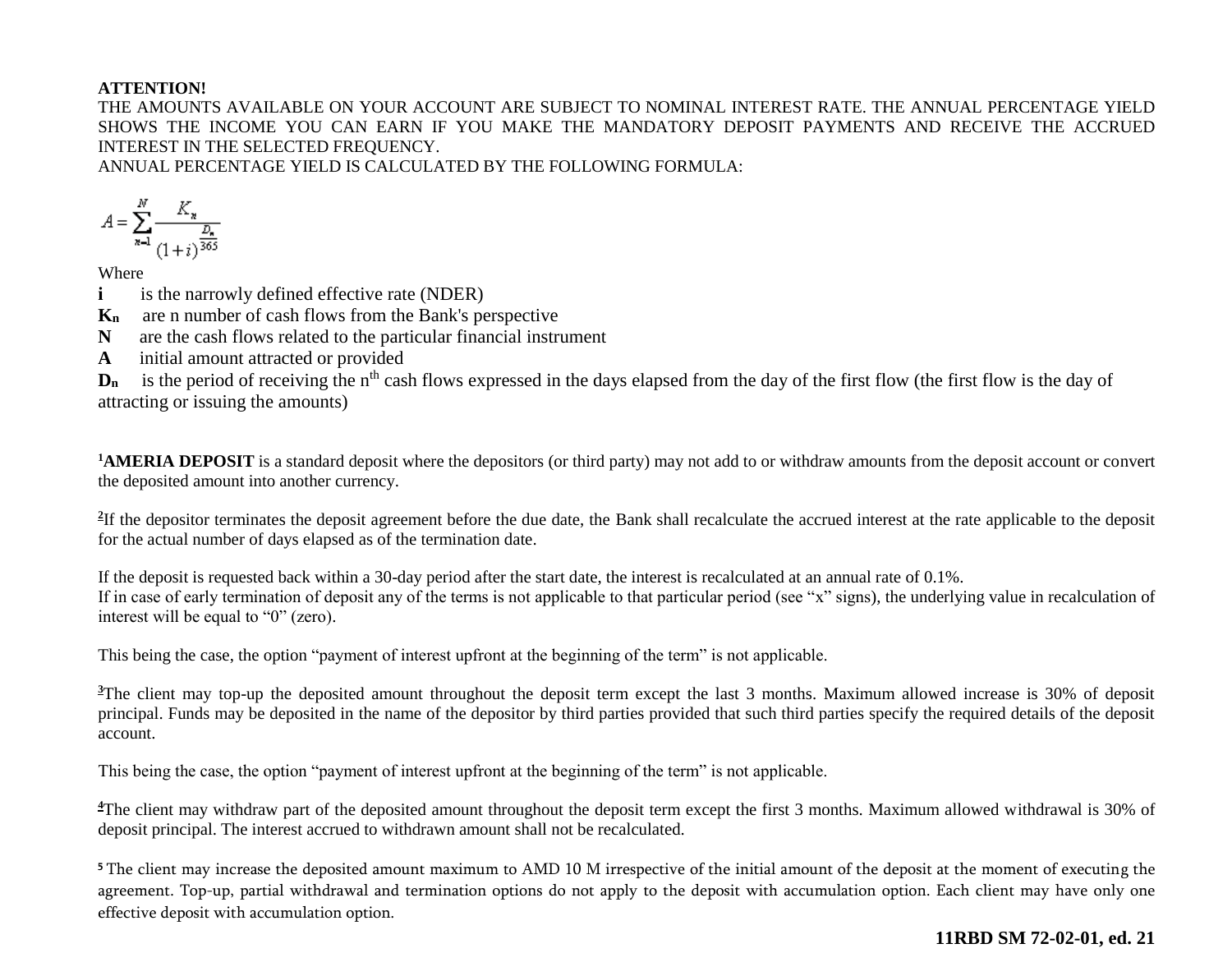When the deposited amount is reduced, the Bank provides an account statement to the depositor who should acknowledge its receipt by their signature. Such signed receipt shall be the proof of actual decrease of the deposited amount.

This being the case, the option "payment of interest upfront at the beginning of the term" is not applicable.

#### **Terms and conditions for deposits over AMD 2 billion or foreign currency equivalent shall be subject to the internal regulations of the Bank.**

# **Additional Benefits**

The Bank may, at its own discretion, provide to the depositor **a loan, card (debit or credit) with revolving or non-revolving line of credit** on the following terms**:** 

| <b>Currency</b>             | <b>Interest Rate</b>                       | Credit limit/Deposit principal (LTV) Ratio <sup>1</sup> |
|-----------------------------|--------------------------------------------|---------------------------------------------------------|
| Same as deposit currency    | Deposit rate $+4\%$                        | Up to $90\%$                                            |
| Other than deposit currency | The rate specified in Retail Lending Terms | Up to $70\%$                                            |

Any overdue liabilities on the credit card shall be charged to the deposit principal without prior notice.

# **Terms and Conditions**

 $\overline{a}$ 

- 1. The payment of deposit to the Bank is documented by a written instrument, i.e. bank deposit agreement.
- 2. For clients making a time deposit the Bank opens an account in AMD. If the deposit is in foreign currency, the Bank opens an account in the deposit currency as well. In the latter case no account opening fee is charged.
- 3. Account statements are subject to the following terms.

| Fee for provision of account statement                                                                                                                |                                                                |
|-------------------------------------------------------------------------------------------------------------------------------------------------------|----------------------------------------------------------------|
| Provision of account statements, copies of account statements or other<br>documents kept in electronic form, backdated up to 1 year                   | Free                                                           |
| Provision of account statements or copies of account statements<br>backdated more than 1 year or other documents kept in electronic form <sup>2</sup> | AMD 5,000<br>per annual statement per account,<br>VAT included |
| Provision of copies of documents kept in paper form or copies of<br>electronic documents backdated more than 1 year                                   | AMD 5,000<br>per document, VAT included                        |

<sup>&</sup>lt;sup>1</sup> The deposit amount used for calculation of the ratio does not include the interest paid at the beginning of the term.

<sup>&</sup>lt;sup>2</sup> Account statements, their copies and other materials (including references, documents, their copies) backdated more than 3 years are provided on contractual terms.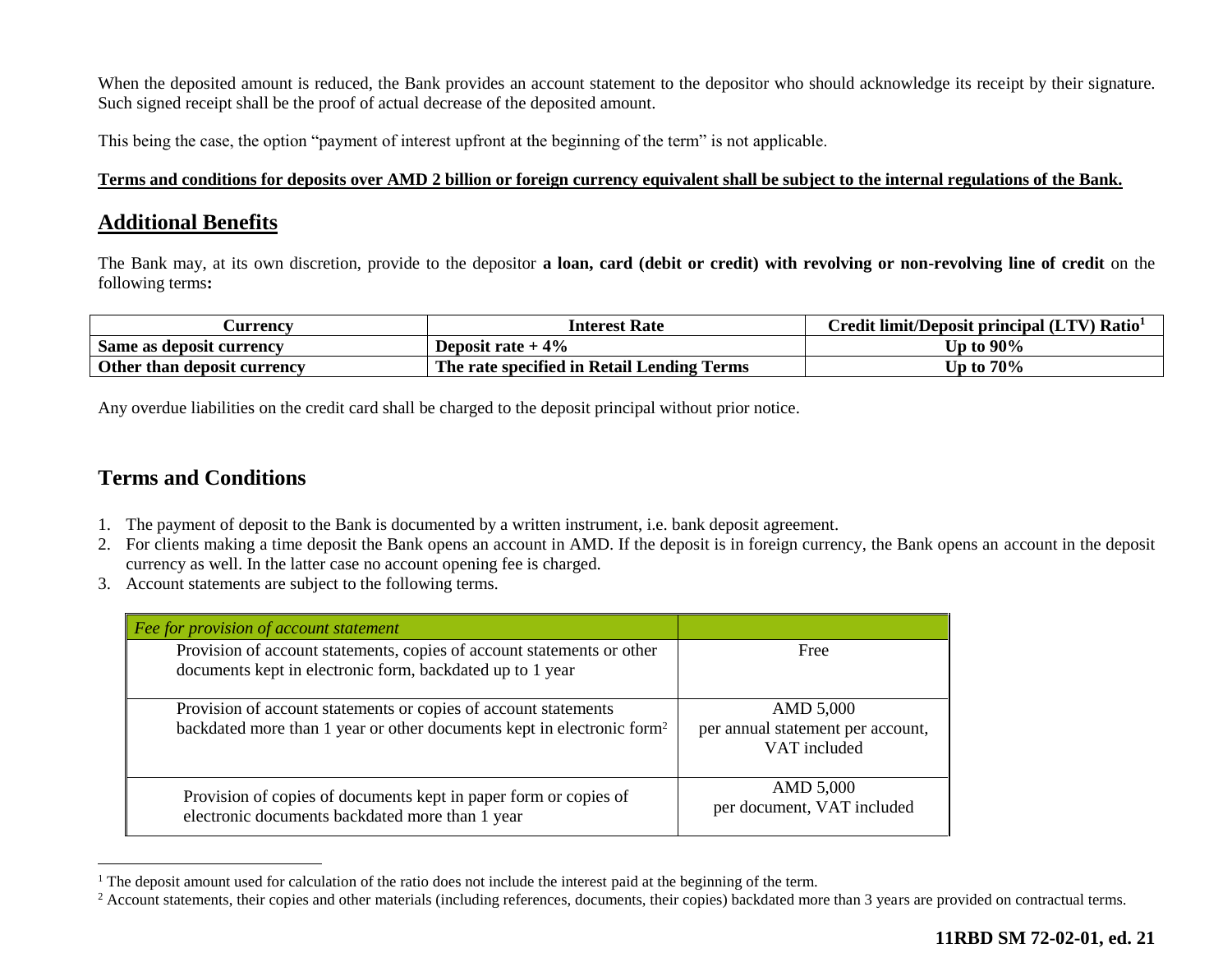- 4. The Bank calculates interest based on 365 days per year.
- 5. The calculation of interest shall start from the day following the date of payment of the deposit to the Bank and end one day before the deposit repayment date.
- 6. Interest is taxable at 10% or 5% pursuant to the tax legislation of Republic of Armenia or Nagorno Karabakh Republic, respectively.
- 7. Interest may be paid by one of the following schemes as defined in the deposit agreement:
	- 7.1. **Monthly:** interest is credited to the depositor's bank account on monthly basis from the deposit start date. Before payment of interest the Bank withholds the income tax.
	- 7.2. **Monthly capitalization of interest**: net interest (after tax) is accrued to the deposit principal every month to the start date of the deposit or on the first banking day after that. Interest for each subsequent period is accrued to the sum of the previous month's interest and the principal. The maturity of deposits with compound interest rates should be at least 60 days.
	- 7.3. **Quarterly payment**: interest is credited to the depositor's bank account on quarterly basis on the last day of the quarter. Before payment of interest the Bank withholds the income tax.
	- 7.4. **Quarterly capitalization of interest**: net interest (after tax) is accrued to the deposit principal every quarter to the start date of the deposit or on the first banking day after that. Interest for each subsequent period is accrued to the sum of the previous quarters' interest and the principal.
	- 7.5. **Annual payment:** interest is credited to the depositor's account on annual basis on the last day of the year. Before payment of interest the Bank withholds the income tax.
	- 7.6. **Annual capitalization of interest**: net interest (after tax) is accrued to the deposit principal every year to the start date of the deposit or on the first banking day after that. Interest for each subsequent period is accrued to the sum of the previous years' interest and the principal.
	- 7.7. **Payment of interest upfront at the beginning of the term:** interest is accrued to the deposit principal upfront on the start day of the deposit. Before payment of interest the Bank withholds the income tax.
- 8. The Bank shall not, at its own initiative and discretion, decrease the interest rate defined by deposit agreement.
- 9. The deposit agreement may be extended in cases and in the manner provided for by the agreement and terms and conditions of deposits for individuals.
- 10. The Bank shall repay the deposit, whether fully or partially, forthwith upon request of the depositor. Subject to these terms, if the deposit is requested back before the due date, the Bank shall recalculate and repay the amount based on the depositor's withdrawal application. This being the case, the Bank shall pay interest at a 0.1% annual interest rate instead of the rate defined by the deposit agreement. If the interest chargeable back after recalculation has already been paid to the client, the difference between such interest and interest at 0.1% annual interest rate is charged to the deposit. This clause is applicable unless otherwise defined by the deposit terms and/or deposit agreement.
- 11. If the depositor does not request to return the deposit amount upon expiry of the agreement, then based on the option selected by the depositor in the agreement either (i) the agreement is prolonged in the manner defined therein and subject to the interest rates effective in the Bank at that time, or (ii) the deposit is transferred to the depositor's bank account to be serviced in accordance with the then applicable current bank account rates and fees.
- 12. In case of the depositor's decease, accrual of interest will continue until expiry of deposit agreement, after which the Bank transfers the deposit and accrued interest to the depositor's account. In this case, these amounts shall be transferred to the heirs of the depositor upon submission of properly perfected and executed documents on property rights, evidencing the fact of inheritance.
- 13. Repayment of deposits is guaranteed by the Deposit Guarantee Fund in accordance with the Law of the Republic of Armenia "On Guarantee of Remuneration of Bank Deposits of Physical Entities". The Law defines the following terms of deposit guarantee:
	- For deposits in AMD only, the guarantee coverage is AMD 10.0 million.
	- For deposits in foreign currency only, the guarantee coverage is AMD 5.0 million.
	- For deposits both in AMD and foreign currency where the AMD-denominated deposit exceeds AMD 5.0 million, the guarantee coverage is up to AMD 10.0 million for AMD-denominated amount only.
	- For deposits both in AMD and foreign currency where the AMD-denominated deposit amount is less than AMD 5.0 million, the guarantee coverage is 100% for AMD deposit + difference between AMD 5.0 million and reimbursed amount in AMD for foreign currency deposit.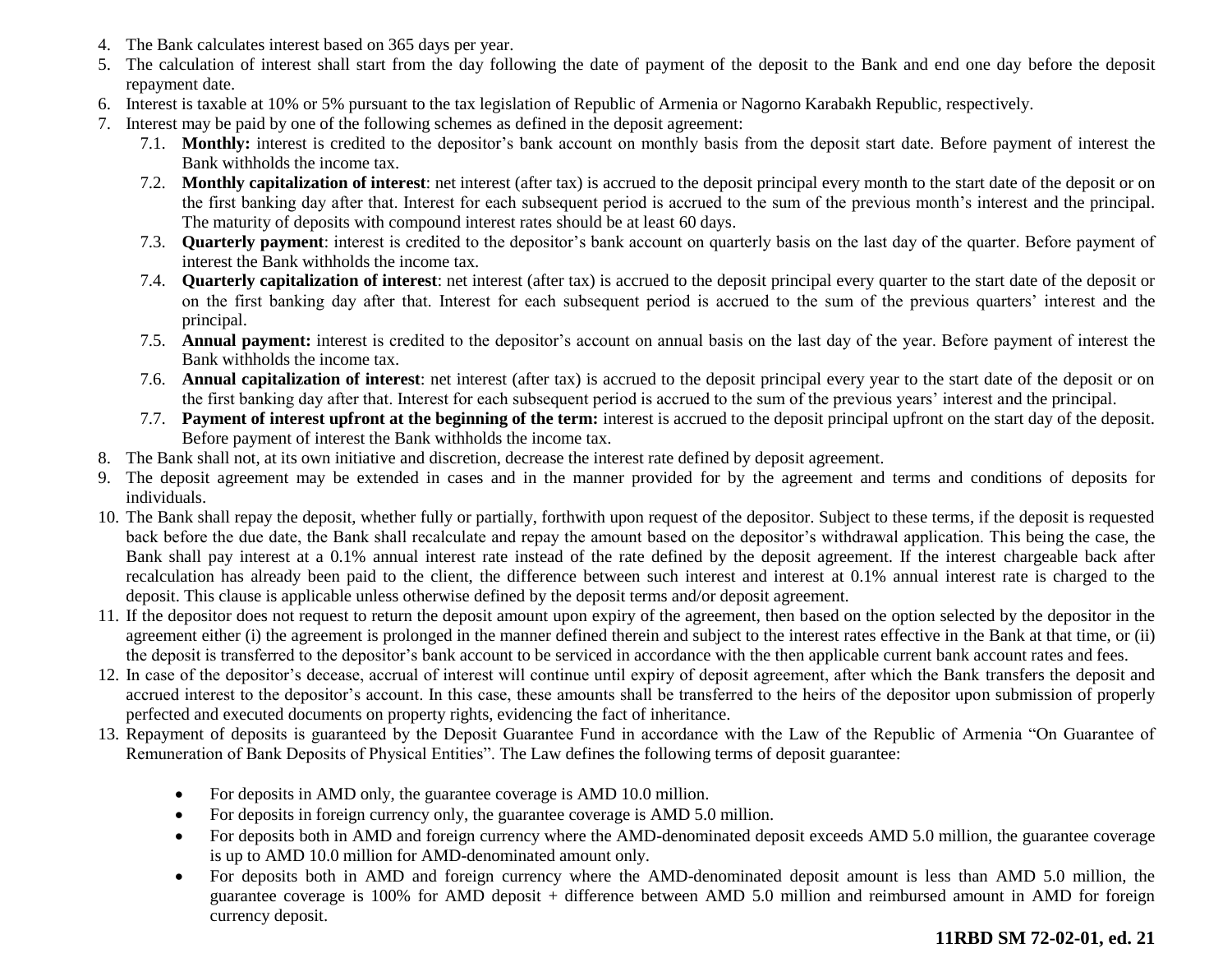14. Disagreements and disputes arising out of or in connection with deposit agreement shall be settled through negotiations between the parties. If the parties fail to reach agreement, the settlement shall be reached in the order defined under the legislation of the Republic of Armenia. Disagreements and disputes arising out of a property claim of which the value is within AMD 10,000,000 or foreign currency equivalent may be settled through the Financial System Mediator.

Ameriabank has waived its right to dispute the decisions of the Financial System Mediator subject to the following conditions:

- The Bank is entitled to terminate the waiver agreement at any time.
- The agreement is effective for one year.
- The Bank has waived its right to dispute the decisions of the Financial System Mediator only if the property claim does not exceed AMD 250,000 and the amount of transaction does not exceed AMD 500,000.

#### **Examples**

1. The depositor wishes to make an Ameria Deposit in Armenian drams for a term of 366 days with interest to be paid upfront at the beginning of the term.

Deposit amount: 100,000 AMD Deposit start date: June 1, 2018 Maturity: June 2, 2019 Annual simple interest rate: **7.5%** Interest payment date: June 1, 2018 (the deposit will be effective for 365 days, start date and repayment date are counted out) **Interest to be paid** = 100,000\***7.5%/**100/365\*365 = 7,500 AMD **Net interest to be paid (less 10% income tax)** = 7,500-7,500\*10/100 = 6,750 AMD 2. The depositor wishes to make an Ameria Deposit in US dollars for a term of 271 days with termination and top-up options. Preferred interest payment scheme is quarterly payment. Deposit amount: 10,000 USD Deposit start date: June 1, 2018 Maturity: February 27, 2019 Annual simple interest rate: **2.6%** First interest payment date: September 1, 2018 (the deposit has been effective for 91 days, start date is counted out) **Interest to be paid** =  $10,000*2.6\%/100/365*91 = 64.82$  USD **Net interest to be paid (less 10% income tax)** = 64.82-64.82\*10/100 = 58.33 USD Second interest payment date: December 1, 2018 (the deposit has been effective for 91 days) **Interest to be paid** =  $10,000*2.6\%/100/365*91 = 64.82$  USD **Net interest to be paid (less 10% income tax)** = 64.82-64.82\*10/100 = 58.33 USD Third interest payment date: February 27, 2019 (the deposit has been effective for 88 days, the last day of the term is counted out) **Interest to be paid** =  $10,000*2.6\%/100/365*88 = 62.68$  USD **Net interest to be paid (less 10% income tax)** = 62.68-62.68\*10/100 = 56.41 USD

3. The depositor has made an Ameria Deposit in US dollars for a term of 271 days with termination and top-up options. The interest payment scheme is quarterly payment. After 91 days the depositor decided to terminate the deposit:

Deposit amount: 10,000 USD Deposit start date: June 1, 2018